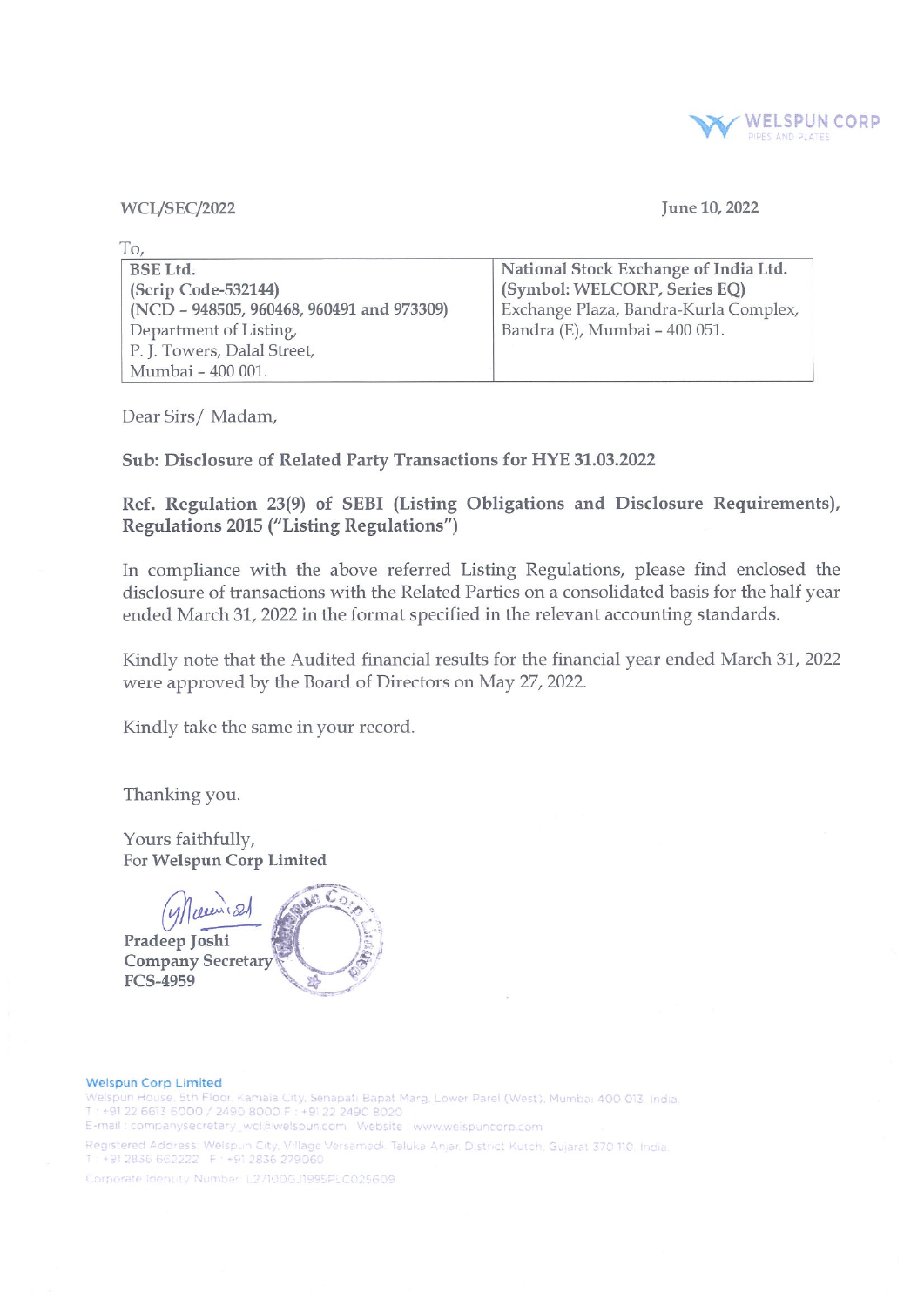|                          |                                                                                     |            |                                            |                             |                                                                                 |                                                                                         |                                                      |                                   |                    |                                                                          |                                                                                                                                 |      |               | Additional disclosure of related party transactions- applicable only in case the related party transaction<br>relates to loans, inter-corporate deposits, advances or investments made or given by the listed<br>entity/subsidiary. These details need to be disclosed only once, during the reporting period when such<br>transaction was undertaken. |                      |        |          |                                                                                                                |  |  |  |  |
|--------------------------|-------------------------------------------------------------------------------------|------------|--------------------------------------------|-----------------------------|---------------------------------------------------------------------------------|-----------------------------------------------------------------------------------------|------------------------------------------------------|-----------------------------------|--------------------|--------------------------------------------------------------------------|---------------------------------------------------------------------------------------------------------------------------------|------|---------------|--------------------------------------------------------------------------------------------------------------------------------------------------------------------------------------------------------------------------------------------------------------------------------------------------------------------------------------------------------|----------------------|--------|----------|----------------------------------------------------------------------------------------------------------------|--|--|--|--|
|                          | Details of the party (listed<br>entity/subsidiary) entering into the<br>transaction |            |                                            | Details of the counterparty |                                                                                 |                                                                                         | Value of the<br>elated party                         | Value of<br>transaction           |                    | case monies are due to<br>either party as a result of<br>the transaction | In case any financial indebtedness<br>is incurred to make or give loans,<br>inter-corporate deposit, advances<br>or investments |      |               | Details of the loans, inter-corporate deposits, advances or investments                                                                                                                                                                                                                                                                                |                      |        |          |                                                                                                                |  |  |  |  |
| Sr. No                   | Name                                                                                | PAN        | Name                                       | PAN                         | Relationship of the counterparty<br>with the listed entity or its<br>subsidiary | Type of related party<br>transaction                                                    | transaction as<br>approved by the<br>audit committee | during the<br>reporting<br>period | Opening<br>balance | Closing<br>balance                                                       | Nature of<br>indebtedness<br>loan/issuance of<br>debt/any other<br>etc.                                                         | Cost | <b>Tenure</b> | Nature<br>loan/advanc<br>/inter-<br>corporate<br>deposit/<br>investments)                                                                                                                                                                                                                                                                              | Interest<br>Rate (%) | Tenure | nsecured | Purpose for which the<br>Secured/U funds will be utilised by<br>the ultimate recipient<br>of funds (end usage) |  |  |  |  |
| $\mathbf{1}$             | Welspun Corp Limited                                                                | AAACW0744L | <b>DBG Estates Private Limited</b>         | AAECR2142K                  | Other related party                                                             | Sale of product                                                                         | 50.12                                                | 50.12                             |                    |                                                                          |                                                                                                                                 |      |               |                                                                                                                                                                                                                                                                                                                                                        |                      |        |          |                                                                                                                |  |  |  |  |
| $\overline{2}$           | Welspun Corp Limited                                                                | AAACW0744L | <b>DBG Estates Private Limited</b>         | AAECR2142K                  | Other related party                                                             | rade advance received                                                                   |                                                      |                                   |                    | 1.64                                                                     |                                                                                                                                 |      |               |                                                                                                                                                                                                                                                                                                                                                        |                      |        |          |                                                                                                                |  |  |  |  |
| $\overline{\mathbf{3}}$  | Welspun Corp Limited                                                                | AAACW0744L | East Pipes Integrated Company For Industry | ZZZZZ9999Z                  | Associates                                                                      | Other income                                                                            | 70.99                                                | 70.99                             |                    |                                                                          |                                                                                                                                 |      |               |                                                                                                                                                                                                                                                                                                                                                        |                      |        |          |                                                                                                                |  |  |  |  |
| $\overline{a}$           | <b>Welspun Mauritius</b><br>Holdings Limited                                        | ZZZZZ9999Z | East Pipes Integrated Company For Industry | ZZZZZ9999Z                  | astrinozz4                                                                      | Other income                                                                            | 0.30                                                 | 0.30                              |                    |                                                                          |                                                                                                                                 |      |               |                                                                                                                                                                                                                                                                                                                                                        |                      |        |          |                                                                                                                |  |  |  |  |
| $\overline{\phantom{a}}$ | <b>Welspun Mauritius</b><br>Holdings Limited                                        | ZZZZZ9999Z | East Pipes Integrated Company For Industry | ZZZZZ9999Z                  | Associates                                                                      | eimbursement of expenses<br>paid)/ recovered                                            | 188.61                                               | 188.61                            |                    |                                                                          |                                                                                                                                 |      |               |                                                                                                                                                                                                                                                                                                                                                        |                      |        |          |                                                                                                                |  |  |  |  |
| 6                        | Welspun Corp Limited                                                                | AAACW0744L | East Pipes Integrated Company For Industry | ZZZZZ9999Z                  | ssociates                                                                       | Release of corporate<br>uarantee                                                        | 19,017.61                                            | 19,017.61                         |                    |                                                                          |                                                                                                                                 |      |               |                                                                                                                                                                                                                                                                                                                                                        |                      |        |          |                                                                                                                |  |  |  |  |
| $\overline{7}$           | <b>Welspun Mauritius</b><br><b>Holdings Limited</b>                                 | ZZZZZ9999Z | East Pipes Integrated Company For Industry | ZZZZZ9999Z                  | Associates                                                                      | Loans, advances and<br>leposits repaid                                                  | NA                                                   | 9.59                              |                    |                                                                          |                                                                                                                                 |      |               |                                                                                                                                                                                                                                                                                                                                                        |                      |        |          |                                                                                                                |  |  |  |  |
| 8                        | <b>Welspun Mauritius</b><br>Holdings Limited                                        | ZZZZZ9999Z | East Pipes Integrated Company For Industry | ZZZZZ9999Z                  | Associates                                                                      | rade receivables/Other<br>eceivables                                                    |                                                      |                                   | 21.18              |                                                                          |                                                                                                                                 |      |               |                                                                                                                                                                                                                                                                                                                                                        |                      |        |          |                                                                                                                |  |  |  |  |
| 9                        | Welspun Corp Limited                                                                | AAACW0744L | East Pipes Integrated Company For Industry | ZZZZZ9999Z                  | ssociates                                                                       | rade receivables/Other<br>Receivables                                                   |                                                      |                                   | 50.44              | 7.34                                                                     |                                                                                                                                 |      |               |                                                                                                                                                                                                                                                                                                                                                        |                      |        |          |                                                                                                                |  |  |  |  |
| $10\,$                   | <b>Welspun Mauritius</b><br>Holdings Limited                                        | ZZZZZ9999Z | East Pipes Integrated Company For Industry | ZZZZZ9999Z                  | Associates                                                                      | Non-current investments-<br>nvestments in equity<br>nstruments of other related<br>arty |                                                      |                                   | 4,808.67           | 3,492.27                                                                 |                                                                                                                                 |      |               |                                                                                                                                                                                                                                                                                                                                                        |                      |        |          |                                                                                                                |  |  |  |  |
| $11\,$                   | Welspun Corp Limited                                                                | AAACW0744L | East Pipes Integrated Company For Industry | ZZZZ29999Z                  | Associates                                                                      | Other financial liabilities                                                             |                                                      |                                   | 57.83              |                                                                          |                                                                                                                                 |      |               |                                                                                                                                                                                                                                                                                                                                                        |                      |        |          |                                                                                                                |  |  |  |  |
| 12                       | <b>Welspun Mauritius</b><br>Holdings Limited                                        | ZZZZZ9999Z | East Pipes Integrated Company For Industry | ZZZZZ9999Z                  | Associates                                                                      | oans and deposits given                                                                 |                                                      |                                   | 9.41               |                                                                          |                                                                                                                                 |      |               |                                                                                                                                                                                                                                                                                                                                                        |                      |        |          |                                                                                                                |  |  |  |  |
| 13                       | Welspun Corp Limited                                                                | AAACW0744L | East Pipes Integrated Company For Industry | ZZZZZ9999Z                  | Associates                                                                      | orporate guarantees given<br>to the extent of outstanding<br>oan amount)                |                                                      |                                   | 2,518.90           |                                                                          |                                                                                                                                 |      |               |                                                                                                                                                                                                                                                                                                                                                        |                      |        |          |                                                                                                                |  |  |  |  |
| 14                       | <b>Welspun Mauritius</b><br><b>Holdings Limited</b>                                 | ZZZZZ9999Z | East Pipes Integrated Company For Industry | ZZZZZ9999Z                  | Associates                                                                      | rade payables/Other<br>ayables                                                          |                                                      |                                   | 57.82              |                                                                          |                                                                                                                                 |      |               |                                                                                                                                                                                                                                                                                                                                                        |                      |        |          |                                                                                                                |  |  |  |  |
| 15                       | <b>Welspun Tradings</b><br>mited                                                    | AAKCS0328J | MGN Agro Properties Private Limited        | AACCM3422H                  | Other related party                                                             | urchase of goods, Services<br>and expenses incurred                                     | 0.03                                                 | 0.03                              |                    |                                                                          |                                                                                                                                 |      |               |                                                                                                                                                                                                                                                                                                                                                        |                      |        |          |                                                                                                                |  |  |  |  |
| 16                       | Anjar TMT Steel Private<br>Limited                                                  | AAVCA1438L | MGN Agro Properties Private Limited        | AACCM3422H                  | Other related party                                                             | Purchase of goods, Services<br>and expenses incurred                                    | 0.22                                                 | 0.22                              |                    |                                                                          |                                                                                                                                 |      |               |                                                                                                                                                                                                                                                                                                                                                        |                      |        |          |                                                                                                                |  |  |  |  |
| 17                       | Welspun Corp Limited                                                                | AAACW0744L | MGN Agro Properties Private Limited        | AACCM3422H                  | Other related party                                                             | urchase of goods, Services<br>and expenses incurred                                     | 20.76                                                | 20.76                             |                    |                                                                          |                                                                                                                                 |      |               |                                                                                                                                                                                                                                                                                                                                                        |                      |        |          |                                                                                                                |  |  |  |  |
| $18\,$                   | Anjar TMT Steel Private<br>Limited                                                  | AAVCA1438L | <b>MGN Agro Properties Private Limited</b> | AACCM3422H                  | Other related party                                                             | Debentures redeemed                                                                     | <b>NA</b>                                            | 30.00                             |                    |                                                                          |                                                                                                                                 |      |               |                                                                                                                                                                                                                                                                                                                                                        |                      |        |          |                                                                                                                |  |  |  |  |
| 19                       | Welspun Corp Limited                                                                | AAACW0744L | MGN Agro Properties Private Limited        | AACCM3422H                  | Other related party                                                             | Debentures redeemed                                                                     | NA                                                   | 480.00                            |                    |                                                                          |                                                                                                                                 |      |               |                                                                                                                                                                                                                                                                                                                                                        |                      |        |          |                                                                                                                |  |  |  |  |
| 20                       | Welspun Corp Limited                                                                | AAACW0744L | MGN Agro Properties Private Limited        | AACCM3422H                  | Other related party                                                             | oans and deposit taken.                                                                 | 900.00                                               | 900.00                            |                    |                                                                          |                                                                                                                                 |      |               |                                                                                                                                                                                                                                                                                                                                                        |                      |        |          |                                                                                                                |  |  |  |  |
| 21                       | Anjar TMT Steel Private<br>Limited                                                  | AAVCA1438L | MGN Agro Properties Private Limited        | AACCM3422H                  | Other related party                                                             | Debenture issued                                                                        | 30.00                                                | 30.00                             |                    |                                                                          |                                                                                                                                 |      |               |                                                                                                                                                                                                                                                                                                                                                        |                      |        |          |                                                                                                                |  |  |  |  |
| 22                       | Welspun Corp Limited                                                                | AAACW0744L | MGN Agro Properties Private Limited        | AACCM3422H                  | Other related party                                                             | ebenture issued                                                                         | 480.00                                               | 480.00                            |                    |                                                                          |                                                                                                                                 |      |               |                                                                                                                                                                                                                                                                                                                                                        |                      |        |          |                                                                                                                |  |  |  |  |
| 23                       | <b>Welspun Tradings</b><br>imited                                                   | AAKCS0328J | MGN Agro Properties Private Limited        | AACCM3422H                  | Other related party                                                             | pans, advances and<br>deposits repaid                                                   | NA                                                   | 0.01                              |                    |                                                                          |                                                                                                                                 |      |               |                                                                                                                                                                                                                                                                                                                                                        |                      |        |          |                                                                                                                |  |  |  |  |
| 24                       | Welspun Corp Limited                                                                | AAACW0744L | MGN Agro Properties Private Limited        | AACCM3422H                  | Other related party                                                             | oans, advances and<br>deposits repaid                                                   | <b>NA</b>                                            | 900.00                            |                    |                                                                          |                                                                                                                                 |      |               |                                                                                                                                                                                                                                                                                                                                                        |                      |        |          |                                                                                                                |  |  |  |  |
| 25                       | <b>Welspun Tradings</b><br>Limited                                                  | AAKCS0328J | MGN Agro Properties Private Limited        | AACCM3422H                  | Other related party                                                             | Loans and deposits given                                                                |                                                      |                                   | 0.01               |                                                                          |                                                                                                                                 |      |               |                                                                                                                                                                                                                                                                                                                                                        |                      |        |          |                                                                                                                |  |  |  |  |
| $26\,$                   | Welspun Specialty<br>Solutions Limited                                              | AAACR2121C | Mr. Atul Desai                             | AABPD9483F                  | Independent Non Executive director                                              | Directors' sitting fees                                                                 | Refer Note 1                                         | 0.24                              |                    |                                                                          |                                                                                                                                 |      |               |                                                                                                                                                                                                                                                                                                                                                        |                      |        |          |                                                                                                                |  |  |  |  |
| 27                       | Welspun Corp Limited                                                                | AAACW0744L | Mr. Atul Desai                             | AABPD9483F                  | ndependent Non Executive director                                               | Directors' sitting fees                                                                 | Refer Note 1                                         | 0.06                              |                    |                                                                          |                                                                                                                                 |      |               |                                                                                                                                                                                                                                                                                                                                                        |                      |        |          |                                                                                                                |  |  |  |  |
| 28                       | Welspun Corp Limited                                                                | AAACW0744L | Mr. Balkrishan Goenka                      | AFOPG4891D                  | Key management personnel of<br>entity or parent                                 | ommission expense                                                                       | Refer Note 1                                         | 30.67                             |                    |                                                                          |                                                                                                                                 |      |               |                                                                                                                                                                                                                                                                                                                                                        |                      |        |          |                                                                                                                |  |  |  |  |
| 29                       | Welspun Corp Limited                                                                | AAACW0744L | Mr. Balkrishan Goenka                      | AEOPG4891D                  | Key management personnel of<br>entity or parent                                 | ommission pavable                                                                       |                                                      |                                   | 52.92              | 27.47                                                                    |                                                                                                                                 |      |               |                                                                                                                                                                                                                                                                                                                                                        |                      |        |          |                                                                                                                |  |  |  |  |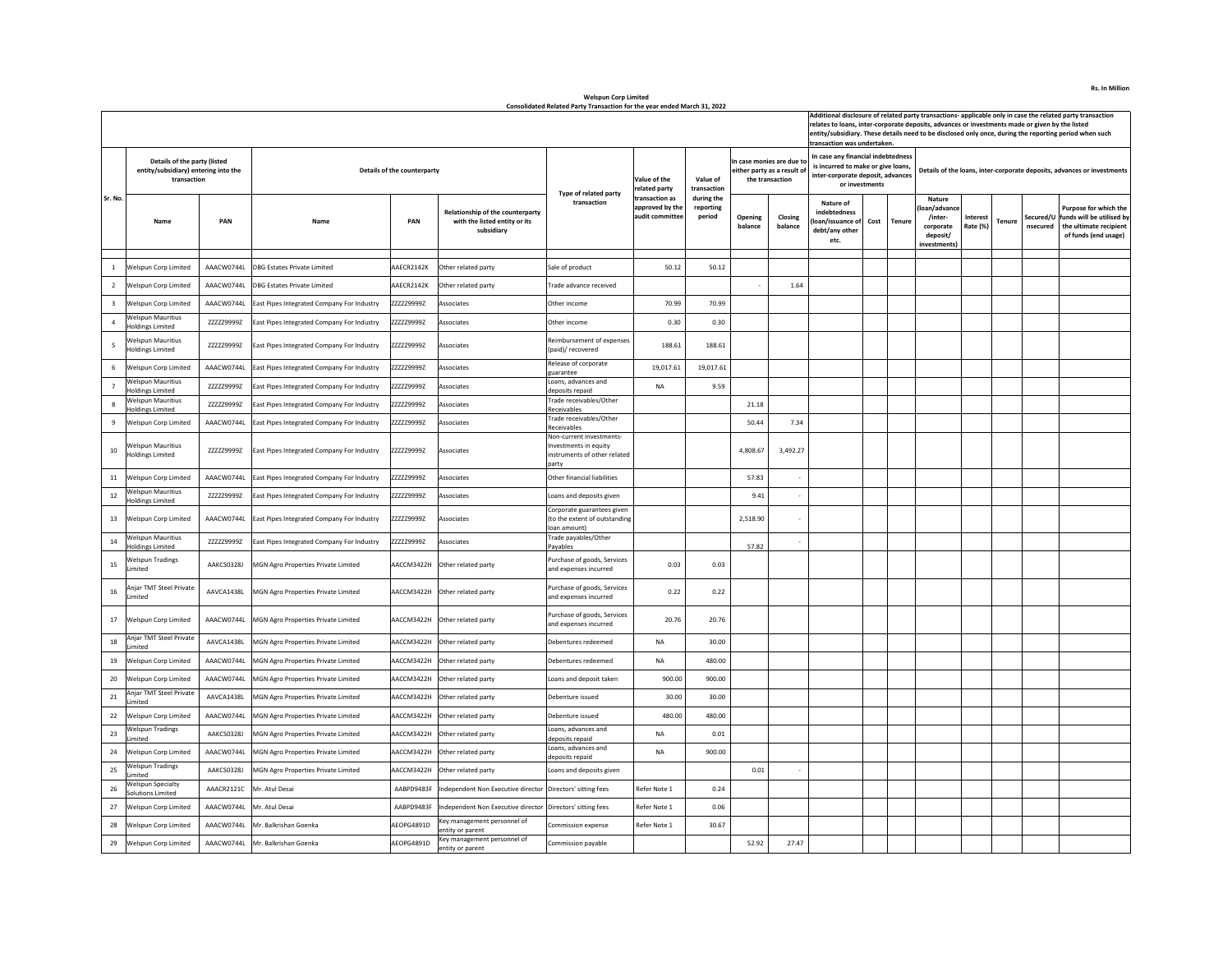| transaction was undertaken. |                                                                                     |            |                                  |                             |                                                                                 |                                                      |                                                 |                                   |                                                                            |                    |                                                                                                                                |      |               | Additional disclosure of related party transactions- applicable only in case the related party transaction<br>relates to loans, inter-corporate deposits, advances or investments made or given by the listed<br>entity/subsidiary. These details need to be disclosed only once, during the reporting period when such |                             |        |                       |                                                                                                             |  |  |  |
|-----------------------------|-------------------------------------------------------------------------------------|------------|----------------------------------|-----------------------------|---------------------------------------------------------------------------------|------------------------------------------------------|-------------------------------------------------|-----------------------------------|----------------------------------------------------------------------------|--------------------|--------------------------------------------------------------------------------------------------------------------------------|------|---------------|-------------------------------------------------------------------------------------------------------------------------------------------------------------------------------------------------------------------------------------------------------------------------------------------------------------------------|-----------------------------|--------|-----------------------|-------------------------------------------------------------------------------------------------------------|--|--|--|
|                             | Details of the party (listed<br>entity/subsidiary) entering into the<br>transaction |            |                                  | Details of the counterparty |                                                                                 | Type of related party<br>transaction                 | Value of the<br>related party<br>transaction as | Value of<br>transaction           | n case monies are due to<br>either party as a result of<br>the transaction |                    | In case any financial indebtedness<br>s incurred to make or give loans,<br>inter-corporate deposit, advances<br>or investments |      |               |                                                                                                                                                                                                                                                                                                                         |                             |        |                       | Details of the loans, inter-corporate deposits, advances or investments                                     |  |  |  |
| Sr. No                      | Name                                                                                | PAN        | Name                             | PAN                         | Relationship of the counterparty<br>with the listed entity or its<br>subsidiary |                                                      | approved by the<br>audit committee              | during the<br>reporting<br>period | Opening<br>balance                                                         | Closing<br>balance | Nature of<br>indebtedness<br>oan/issuance of<br>debt/any other<br>etc.                                                         | Cost | <b>Tenure</b> | Nature<br>loan/advance<br>/inter-<br>corporate<br>deposit/<br>investments)                                                                                                                                                                                                                                              | <b>Interest</b><br>Rate (%) | Tenure | Secured/U<br>nsecured | <b>Purpose for which the</b><br>funds will be utilised by<br>the ultimate recipient<br>of funds (end usage) |  |  |  |
| 30                          | Welspun Pipes Inc                                                                   | ZZZZZ9999Z | Mr. Desh Raj Dogra               | ADZPD5926E                  | dependent Non Executive director                                                | Directors' sitting fees                              | Refer Note 1                                    | 0.30                              |                                                                            |                    |                                                                                                                                |      |               |                                                                                                                                                                                                                                                                                                                         |                             |        |                       |                                                                                                             |  |  |  |
| 31                          | Welspun Corp Limited                                                                | AAACW0744L | Mr. Desh Raj Dogra               | ADZPD5926E                  | dependent Non Executive director                                                | Directors' sitting fees                              | Refer Note 1                                    | 2.14                              |                                                                            |                    |                                                                                                                                |      |               |                                                                                                                                                                                                                                                                                                                         |                             |        |                       |                                                                                                             |  |  |  |
| 32                          | <b>Nelspun Corp Limited</b>                                                         | AAACW0744L | Mr. Desh Raj Dogra               | ADZPD5926E                  | dependent Non Executive director                                                | Other Pavables (Director<br>sitting fees)            |                                                 |                                   |                                                                            | 0.14               |                                                                                                                                |      |               |                                                                                                                                                                                                                                                                                                                         |                             |        |                       |                                                                                                             |  |  |  |
| 33                          | Welspun Corp Limited                                                                | AAACW0744I | Mr. K.H.Vishwanathan             | AAHPK4759M                  | ndependent Non Executive director                                               | Directors' sitting fees                              | Refer Note 1                                    | 3.84                              |                                                                            |                    |                                                                                                                                |      |               |                                                                                                                                                                                                                                                                                                                         |                             |        |                       |                                                                                                             |  |  |  |
| 34                          | Welspun Corp Limited                                                                | AAACW0744L | Mr. K.H.Vishwanathan             | AAHPK4759M                  | ndependent Non Executive director                                               | Other Payables (Director<br>sitting fees)            |                                                 |                                   |                                                                            | 1.45               |                                                                                                                                |      |               |                                                                                                                                                                                                                                                                                                                         |                             |        |                       |                                                                                                             |  |  |  |
| 35                          | Welspun Corp Limited                                                                | AAACW0744L | Mr. Percy Birdy                  | AFAPB3987P                  | ey management personnel of<br>ntity or parent                                   | Key management personnel<br>compensation             | Refer Note 1                                    | 18.46                             |                                                                            |                    |                                                                                                                                |      |               |                                                                                                                                                                                                                                                                                                                         |                             |        |                       |                                                                                                             |  |  |  |
| 36                          | Velspun Corp Limited                                                                | AAACW0744L | Mr. Percy Birdy                  | AEAPB3987P                  | ey management personnel of<br>ntity or parent                                   | Employee dues payable                                |                                                 |                                   | 5.09                                                                       | 3.57               |                                                                                                                                |      |               |                                                                                                                                                                                                                                                                                                                         |                             |        |                       |                                                                                                             |  |  |  |
| 37                          | Welspun Corp Limited                                                                | AAACW0744L | Mr. Pradeep Joshi                | ADHPJ6528L                  | ey management personnel of<br>entity or parent                                  | Key management personnel<br>compensation             | Refer Note 1                                    | 5.74                              |                                                                            |                    |                                                                                                                                |      |               |                                                                                                                                                                                                                                                                                                                         |                             |        |                       |                                                                                                             |  |  |  |
| 38                          | Welspun Corp Limited                                                                | AAACW0744L | Mr. Pradeep Joshi                | ADHPJ6528L                  | ey management personnel of<br>entity or parent                                  | Employee dues payable                                |                                                 |                                   | 1.35                                                                       | 0.83               |                                                                                                                                |      |               |                                                                                                                                                                                                                                                                                                                         |                             |        |                       |                                                                                                             |  |  |  |
| 39                          | <b>Nelspun Corp Limited</b>                                                         | AAACW0744L | Mr. Rajkumar Jain                | ADWPJ7140B                  | dependent Non Executive director                                                | Directors' sitting fees                              | Refer Note 1                                    | 0.09                              |                                                                            |                    |                                                                                                                                |      |               |                                                                                                                                                                                                                                                                                                                         |                             |        |                       |                                                                                                             |  |  |  |
| 40                          | Welspun Corp Limited                                                                | AAACW0744I | Mr. Vipul Mathur                 | AIGPM2125C                  | ey management personnel of<br>ntity or parent                                   | Key management personnel<br>compensation             | Refer Note 1                                    | 60.01                             |                                                                            |                    |                                                                                                                                |      |               |                                                                                                                                                                                                                                                                                                                         |                             |        |                       |                                                                                                             |  |  |  |
| 41                          | Welspun Corp Limited                                                                | AAACW0744L | Mr. Vipul Mathur                 | AIGPM2125C                  | ley management personnel of<br>ntity or parent                                  | Employee dues payable                                |                                                 |                                   | 14.75                                                                      | 11.75              |                                                                                                                                |      |               |                                                                                                                                                                                                                                                                                                                         |                             |        |                       |                                                                                                             |  |  |  |
| 42                          | <b>Welspun Tradings</b><br>mited                                                    | AAKCS0328J | Mrs. Amita Misra                 | ADSPM0325P                  | ndependent Non Executive director                                               | Directors' sitting fees                              | Refer Note 1                                    | 0.15                              |                                                                            |                    |                                                                                                                                |      |               |                                                                                                                                                                                                                                                                                                                         |                             |        |                       |                                                                                                             |  |  |  |
| 43                          | Welspun Corp Limited                                                                | AAACW0744L | Mrs. Amita Misra                 | ADSPM0325P                  | ndependent Non Executive director                                               | Directors' sitting fees                              | Refer Note 1                                    | 1.77                              |                                                                            |                    |                                                                                                                                |      |               |                                                                                                                                                                                                                                                                                                                         |                             |        |                       |                                                                                                             |  |  |  |
| 44                          | Welspun Corp Limited                                                                | AAACW0744L | Mrs. Amita Misra                 | ADSPM0325P                  | ndependent Non Executive director                                               | Other Payables (Director<br>sitting fees)            |                                                 |                                   |                                                                            | 0.14               |                                                                                                                                |      |               |                                                                                                                                                                                                                                                                                                                         |                             |        |                       |                                                                                                             |  |  |  |
| 45                          | <b>Welspun Tradings</b><br>mited                                                    | AAKCS0328J | Ms. Revathy Ashok                | ACLPR3951Q                  | ndependent Non Executive director                                               | Directors' sitting fees                              | Refer Note 1                                    | 0.15                              |                                                                            |                    |                                                                                                                                |      |               |                                                                                                                                                                                                                                                                                                                         |                             |        |                       |                                                                                                             |  |  |  |
| 46                          | <b>Nelspun Corp Limited</b>                                                         | AAACW0744L | Ms. Revathy Ashok                | ACLPR3951Q                  | dependent Non Executive director                                                | Directors' sitting fees                              | Refer Note 1                                    | 1.63                              |                                                                            |                    |                                                                                                                                |      |               |                                                                                                                                                                                                                                                                                                                         |                             |        |                       |                                                                                                             |  |  |  |
| 47                          | Welspun Corp Limited                                                                | AAACW0744L | Ms. Revathy Ashok                | ACLPR3951Q                  | ndependent Non Executive director                                               | <b>Other Payables (Director</b><br>sitting fees)     |                                                 |                                   |                                                                            | 0.08               |                                                                                                                                |      |               |                                                                                                                                                                                                                                                                                                                         |                             |        |                       |                                                                                                             |  |  |  |
| 48                          | Welspun Corp Limited                                                                | AAACW0744L | Nauyaan Shipyard Private Limited | AAHCN7010K                  | Other related party                                                             | Reimbursement of expenses<br>(paid)/ recovered       | 0.01                                            | 0.01                              |                                                                            |                    |                                                                                                                                |      |               |                                                                                                                                                                                                                                                                                                                         |                             |        |                       |                                                                                                             |  |  |  |
| 49                          | <b>Nelspun Corp Limited</b>                                                         | AAACW0744L | lauyaan Shipyard Private Limited | AAHCN7010K                  | Other related party                                                             | Advance to suppliers (Other<br>current assets)       |                                                 |                                   |                                                                            | 0.01               |                                                                                                                                |      |               |                                                                                                                                                                                                                                                                                                                         |                             |        |                       |                                                                                                             |  |  |  |
| 50                          | Welspun Specialty<br><b>Solutions Limited</b>                                       | AAACR2121C | Welassure Private Limited        | AABCW8682Q                  | Other related party                                                             | Purchase of goods, Services<br>and expenses incurred | 5.40                                            | 5.40                              |                                                                            |                    |                                                                                                                                |      |               |                                                                                                                                                                                                                                                                                                                         |                             |        |                       |                                                                                                             |  |  |  |
| 51                          | <b>Welspun Metallics</b><br>mited                                                   | AACCW6993K | <b>Welassure Private Limited</b> | AABCW8682Q                  | Other related party                                                             | Purchase of goods, Services<br>and expenses incurred | 9.79                                            | 9.79                              |                                                                            |                    |                                                                                                                                |      |               |                                                                                                                                                                                                                                                                                                                         |                             |        |                       |                                                                                                             |  |  |  |
| 52                          | Velspun DI Pipes<br>.imited                                                         | AACCW7129H | Welassure Private Limited        | AABCW8682Q                  | Other related party                                                             | Purchase of goods, Services<br>and expenses incurred | 0.54                                            | 0.54                              |                                                                            |                    |                                                                                                                                |      |               |                                                                                                                                                                                                                                                                                                                         |                             |        |                       |                                                                                                             |  |  |  |
| 53                          | Welspun Corp Limited                                                                | AAACW0744L | Welassure Private Limited        | AABCW8682Q                  | Other related party                                                             | Purchase of goods, Services<br>and expenses incurred | 58.87                                           | 58.87                             |                                                                            |                    |                                                                                                                                |      |               |                                                                                                                                                                                                                                                                                                                         |                             |        |                       |                                                                                                             |  |  |  |
| 54                          | Welspun Corp Limited                                                                | AAACW0744L | Velassure Private Limited        | AABCW8682Q                  | Other related party                                                             | Reimbursement of expenses<br>(paid)/ recovered       | 0.12                                            | 0.12                              |                                                                            |                    |                                                                                                                                |      |               |                                                                                                                                                                                                                                                                                                                         |                             |        |                       |                                                                                                             |  |  |  |
| 55                          | <b>Welspun Metallics</b><br>imited                                                  | AACCW6993K | Velassure Private Limited        | AABCW8682Q                  | Other related party                                                             | Trade payables/Other<br>Payables                     |                                                 |                                   | 1.21                                                                       | 1.03               |                                                                                                                                |      |               |                                                                                                                                                                                                                                                                                                                         |                             |        |                       |                                                                                                             |  |  |  |
| 56                          | <b>Welspun Specialty</b><br>Solutions Limited                                       | AAACR2121C | <b>Nelassure Private Limited</b> | AABCW8682Q                  | Other related party                                                             | Trade payables/Other<br>Pavables                     |                                                 |                                   | 0.40                                                                       |                    |                                                                                                                                |      |               |                                                                                                                                                                                                                                                                                                                         |                             |        |                       |                                                                                                             |  |  |  |
| 57                          | Welspun DI Pipes<br>mited                                                           | AACCW7129H | Velassure Private Limited        | AABCW8682Q                  | Other related party                                                             | Trade payables/Other<br>Pavables                     |                                                 |                                   |                                                                            | 0.06               |                                                                                                                                |      |               |                                                                                                                                                                                                                                                                                                                         |                             |        |                       |                                                                                                             |  |  |  |
| 58                          | Welspun Corp Limited                                                                | AAACW0744I | Welassure Private Limited        | AABCW8682Q                  | Other related party                                                             | Trade payables/Other<br>Pavables                     |                                                 |                                   | 1.80                                                                       | 5.86               |                                                                                                                                |      |               |                                                                                                                                                                                                                                                                                                                         |                             |        |                       |                                                                                                             |  |  |  |
| 59                          | <b>Welspun Specialty</b><br>Solutions Limited                                       | AAACR2121C | Welassure Private Limited        |                             | AABCW8682Q Other related party                                                  | Advance to suppliers (Other<br>current assets)       |                                                 |                                   |                                                                            | 0.61               |                                                                                                                                |      |               |                                                                                                                                                                                                                                                                                                                         |                             |        |                       |                                                                                                             |  |  |  |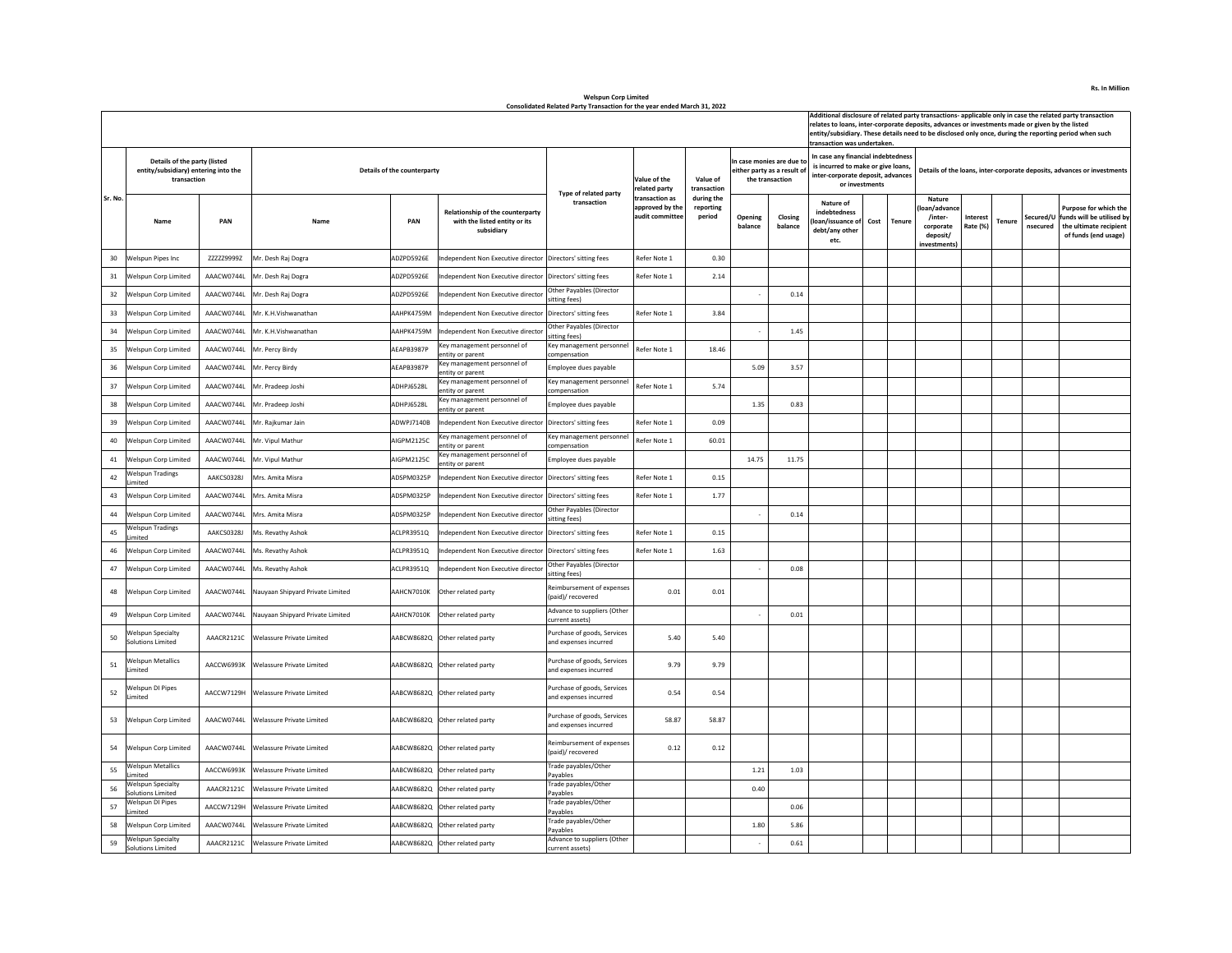| Additional disclosure of related party transactions- applicable only in case the related party transaction<br>relates to loans, inter-corporate deposits, advances or investments made or given by the listed<br>entity/subsidiary. These details need to be disclosed only once, during the reporting period when such<br>transaction was undertaken.<br>In case any financial indebtedness<br>n case monies are due to |                                                                                     |            |                                                     |                             |                                                                                        |                                                                                            |                                                      |                                   |                             |                    |                                                                         |                |               |                                                                            |                                |                       |                                                                                                            |  |
|--------------------------------------------------------------------------------------------------------------------------------------------------------------------------------------------------------------------------------------------------------------------------------------------------------------------------------------------------------------------------------------------------------------------------|-------------------------------------------------------------------------------------|------------|-----------------------------------------------------|-----------------------------|----------------------------------------------------------------------------------------|--------------------------------------------------------------------------------------------|------------------------------------------------------|-----------------------------------|-----------------------------|--------------------|-------------------------------------------------------------------------|----------------|---------------|----------------------------------------------------------------------------|--------------------------------|-----------------------|------------------------------------------------------------------------------------------------------------|--|
|                                                                                                                                                                                                                                                                                                                                                                                                                          | Details of the party (listed<br>entity/subsidiary) entering into the<br>transaction |            |                                                     | Details of the counterparty |                                                                                        | Type of related party                                                                      | Value of the<br>related party                        | Value of<br>transaction           | either party as a result of | the transaction    | is incurred to make or give loans,<br>inter-corporate deposit, advances | or investments |               | Details of the loans, inter-corporate deposits, advances or investments    |                                |                       |                                                                                                            |  |
| Sr. No                                                                                                                                                                                                                                                                                                                                                                                                                   | Name                                                                                | PAN        | Name                                                | PAN                         | <b>Relationship of the counterparty</b><br>with the listed entity or its<br>subsidiary | transaction                                                                                | transaction as<br>approved by the<br>audit committee | during the<br>reporting<br>period | Opening<br>balance          | Closing<br>balance | Nature of<br>indebtedness<br>oan/issuance of<br>debt/any other<br>etc.  | Cost           | <b>Tenure</b> | Nature<br>loan/advance<br>/inter-<br>corporate<br>deposit/<br>investments) | Interest<br>Tenure<br>Rate (%) | Secured/l<br>nsecured | <b>Purpose for which the</b><br>funds will be utilised b<br>the ultimate recipient<br>of funds (end usage) |  |
| 60                                                                                                                                                                                                                                                                                                                                                                                                                       | Welspun Corp Limited                                                                | AAACW0744L | Welassure Private Limited                           |                             | AABCW8682Q Other related party                                                         | Non-current investments-<br>Investments in equity<br>instruments of other related<br>party |                                                      |                                   | 1.16                        | 1.16               |                                                                         |                |               |                                                                            |                                |                       |                                                                                                            |  |
| 61                                                                                                                                                                                                                                                                                                                                                                                                                       | Welspun DI Pipes<br>.imited                                                         | AACCW7129H | Welspun Anjar Sez Limited                           | AAACW6496R                  | Other related party                                                                    | Purchase of goods, Services<br>and expenses incurred                                       | 3.13                                                 | 3.13                              |                             |                    |                                                                         |                |               |                                                                            |                                |                       |                                                                                                            |  |
| 62                                                                                                                                                                                                                                                                                                                                                                                                                       | Welspun Corp Limited                                                                | AAACW0744L | Welspun Anjar Sez Limited                           | AAACW6496R                  | Other related party                                                                    | Purchase of goods, Services<br>and expenses incurred                                       | 0.34                                                 | 0.34                              |                             |                    |                                                                         |                |               |                                                                            |                                |                       |                                                                                                            |  |
| 63                                                                                                                                                                                                                                                                                                                                                                                                                       | <b>Welspun Metallics</b><br>imited                                                  | AACCW6993K | <b>Nelspun Anjar Sez Limited</b>                    | AAACW6496R                  | Other related party                                                                    | Purchase of Fixed Assets                                                                   | 29.97                                                | 29.97                             |                             |                    |                                                                         |                |               |                                                                            |                                |                       |                                                                                                            |  |
| 64                                                                                                                                                                                                                                                                                                                                                                                                                       | Welspun DI Pipes<br>imited                                                          | AACCW7129H | Welspun Aniar Sez Limited                           | AAACW6496R                  | Other related party                                                                    | Purchase of Fixed Assets                                                                   | 186.55                                               | 186.55                            |                             |                    |                                                                         |                |               |                                                                            |                                |                       |                                                                                                            |  |
| 65                                                                                                                                                                                                                                                                                                                                                                                                                       | Welspun Corp Limited                                                                | AAACW0744I | <b>Nelspun Anjar Sez Limited</b>                    | AAACW6496R                  | Other related party                                                                    | Trade payables/Other<br>Pavables                                                           |                                                      |                                   | 0.03                        |                    |                                                                         |                |               |                                                                            |                                |                       |                                                                                                            |  |
| 66                                                                                                                                                                                                                                                                                                                                                                                                                       | Welspun Corp Limited                                                                | AAACW0744L | Welspun Anjar Sez Limited                           | AAACW6496R                  | Other related party                                                                    | Loans and deposits given                                                                   |                                                      |                                   | 28.40                       |                    |                                                                         |                |               |                                                                            |                                |                       |                                                                                                            |  |
| 67                                                                                                                                                                                                                                                                                                                                                                                                                       | Welspun Corp Limited                                                                | AAACW0744L | Welspun Captive Power Generation Limited            | AAACW9592Q                  | Associates                                                                             | Sale of product                                                                            | 74.38                                                | 74.38                             |                             |                    |                                                                         |                |               |                                                                            |                                |                       |                                                                                                            |  |
| 68                                                                                                                                                                                                                                                                                                                                                                                                                       | <b>Welspun Corp Limited</b>                                                         | AAACW0744L | <b>Nelspun Captive Power Generation Limited</b>     | AAACW9592Q                  | Associates                                                                             | Other income                                                                               | 8.94                                                 | 8.94                              |                             |                    |                                                                         |                |               |                                                                            |                                |                       |                                                                                                            |  |
| 69                                                                                                                                                                                                                                                                                                                                                                                                                       | <b>Welspun Metallics</b><br>imited                                                  | AACCW6993K | Welspun Captive Power Generation Limited            | AAACW9592Q                  | Associates                                                                             | Purchase of goods, Services<br>and expenses incurred                                       | 15.91                                                | 15.91                             |                             |                    |                                                                         |                |               |                                                                            |                                |                       |                                                                                                            |  |
| 70                                                                                                                                                                                                                                                                                                                                                                                                                       | Welspun Corp Limited                                                                | AAACW0744L | <b>Nelspun Captive Power Generation Limited</b>     | AAACW9592Q                  | Associates                                                                             | Purchase of goods, Services<br>and expenses incurred                                       | 808.82                                               | 808.82                            |                             |                    |                                                                         |                |               |                                                                            |                                |                       |                                                                                                            |  |
| 71                                                                                                                                                                                                                                                                                                                                                                                                                       | Welspun Corp Limited                                                                | AAACW0744L | <b>Nelspun Captive Power Generation Limited</b>     | AAACW9592Q                  | Associates                                                                             | Reimbursement of expenses<br>(paid)/ recovered                                             | 0.99                                                 | 0.99                              |                             |                    |                                                                         |                |               |                                                                            |                                |                       |                                                                                                            |  |
| $72\,$                                                                                                                                                                                                                                                                                                                                                                                                                   | <b>Welspun Metallics</b><br>mited                                                   | AACCW6993K | Velspun Captive Power Generation Limited            | AAACW9592Q                  | Associates                                                                             | Trade payables/Other<br>Payables                                                           |                                                      |                                   | 0.81                        | 2.05               |                                                                         |                |               |                                                                            |                                |                       |                                                                                                            |  |
| 73                                                                                                                                                                                                                                                                                                                                                                                                                       | Welspun Corp Limited                                                                | AAACW0744L | <b>Welspun Captive Power Generation Limited</b>     | AAACW9592Q                  | Associates                                                                             | Trade payables/Other<br>Payables                                                           |                                                      |                                   | 374.57                      | 351.64             |                                                                         |                |               |                                                                            |                                |                       |                                                                                                            |  |
| 74                                                                                                                                                                                                                                                                                                                                                                                                                       | <b>Welspun Metallics</b><br>imited                                                  | AACCW6993K | <b>Welspun Captive Power Generation Limited</b>     | AAACW9592Q Associates       |                                                                                        | Non-current investments-<br>Investments in equity<br>instruments of other related<br>party |                                                      |                                   | 6.62                        | 6.73               |                                                                         |                |               |                                                                            |                                |                       |                                                                                                            |  |
| 75                                                                                                                                                                                                                                                                                                                                                                                                                       | Welspun Corp Limited                                                                |            | AAACW0744L Welspun Captive Power Generation Limited | AAACW9592Q Associates       |                                                                                        | Non-current investments-<br>Investments in equity<br>instruments of other related<br>party |                                                      |                                   | 798.44                      | 765.79             |                                                                         |                |               |                                                                            |                                |                       |                                                                                                            |  |
| 76                                                                                                                                                                                                                                                                                                                                                                                                                       | Welspun Corp Limited                                                                | AAACW0744L | Velspun Captive Power Generation Limited            | AAACW9592Q                  | Associates                                                                             | Trade receivables/Other<br>Receivables                                                     |                                                      |                                   | 14.83                       | 14.31              |                                                                         |                |               |                                                                            |                                |                       |                                                                                                            |  |
| 77                                                                                                                                                                                                                                                                                                                                                                                                                       | Welspun Corp Limited                                                                | AAACW0744L | <b>Nelspun Enterprises Limited</b>                  | AABCM4107C                  | Other related party                                                                    | Other income                                                                               | 1.88                                                 | 1.88                              |                             |                    |                                                                         |                |               |                                                                            |                                |                       |                                                                                                            |  |
| 78                                                                                                                                                                                                                                                                                                                                                                                                                       | Welspun Corp Limited                                                                | AAACW0744L | <b>Nelspun Enterprises Limited</b>                  | AABCM4107C                  | Other related party                                                                    | Purchase of Fixed Assets                                                                   | 0.32                                                 | 0.32                              |                             |                    |                                                                         |                |               |                                                                            |                                |                       |                                                                                                            |  |
| 79                                                                                                                                                                                                                                                                                                                                                                                                                       | <b>Welspun Corp Limited</b>                                                         | AAACW0744L | <b>Nelspun Enterprises Limited</b>                  | AABCM4107C                  | Other related party                                                                    | Reimbursement of expenses<br>(paid)/ recovered                                             | 0.06                                                 | 0.06                              |                             |                    |                                                                         |                |               |                                                                            |                                |                       |                                                                                                            |  |
| 80                                                                                                                                                                                                                                                                                                                                                                                                                       | <b>Welspun Specialty</b><br>Solutions Limited                                       | AAACR2121C | Welspun Enterprises Limited                         | AABCM4107C                  | Other related party                                                                    | Security deposits given                                                                    | 0.10                                                 | 0.10                              |                             |                    |                                                                         |                |               |                                                                            |                                |                       |                                                                                                            |  |
| 81                                                                                                                                                                                                                                                                                                                                                                                                                       | Welspun Corp Limited                                                                | AAACW0744L | Velspun Enterprises Limited                         | AABCM4107C                  | Other related party                                                                    | Trade receivables/Other<br>Receivables                                                     |                                                      |                                   | 0.09                        | 0.01               |                                                                         |                |               |                                                                            |                                |                       |                                                                                                            |  |
| 82                                                                                                                                                                                                                                                                                                                                                                                                                       | Welspun Corp Limited                                                                | AAACW0744L | Velspun Enterprises Limited                         | AABCM4107C                  | Other related party                                                                    | Deposits received                                                                          |                                                      |                                   | 0.66                        | 0.66               |                                                                         |                |               |                                                                            |                                |                       |                                                                                                            |  |
| 83                                                                                                                                                                                                                                                                                                                                                                                                                       | <b>Welspun Specialty</b><br><b>Solutions Limited</b>                                | AAACR2121C | Velspun Enterprises Limited                         | AABCM4107C                  | Other related party                                                                    | Loans and deposits given                                                                   |                                                      |                                   |                             | 0.10               |                                                                         |                |               | Security<br>leposit                                                        |                                |                       | Security deposit                                                                                           |  |
| 84                                                                                                                                                                                                                                                                                                                                                                                                                       | Welspun Corp Limited                                                                | AAACW0744L | <b>Nelspun Floorings Limited</b>                    | AABCW7925Q                  | Other related party                                                                    | Sale of product                                                                            | 0.60                                                 | 0.60                              |                             |                    |                                                                         |                |               |                                                                            |                                |                       |                                                                                                            |  |
| 85                                                                                                                                                                                                                                                                                                                                                                                                                       | Welspun Corp Limited                                                                | AAACW0744L | Welspun Floorings Limited                           |                             | AABCW7925Q Other related party                                                         | Reimbursement of expenses<br>(paid)/ recovered                                             | 0.05                                                 | 0.05                              |                             |                    |                                                                         |                |               |                                                                            |                                |                       |                                                                                                            |  |
| 86                                                                                                                                                                                                                                                                                                                                                                                                                       | <b>Welspun Specialty</b><br>Solutions Limited                                       | AAACR2121C | <b>Welspun Floorings Limited</b>                    |                             | AABCW7925Q Other related party                                                         | Sale of fixed assets                                                                       | 0.50                                                 | 0.50                              |                             |                    |                                                                         |                |               |                                                                            |                                |                       |                                                                                                            |  |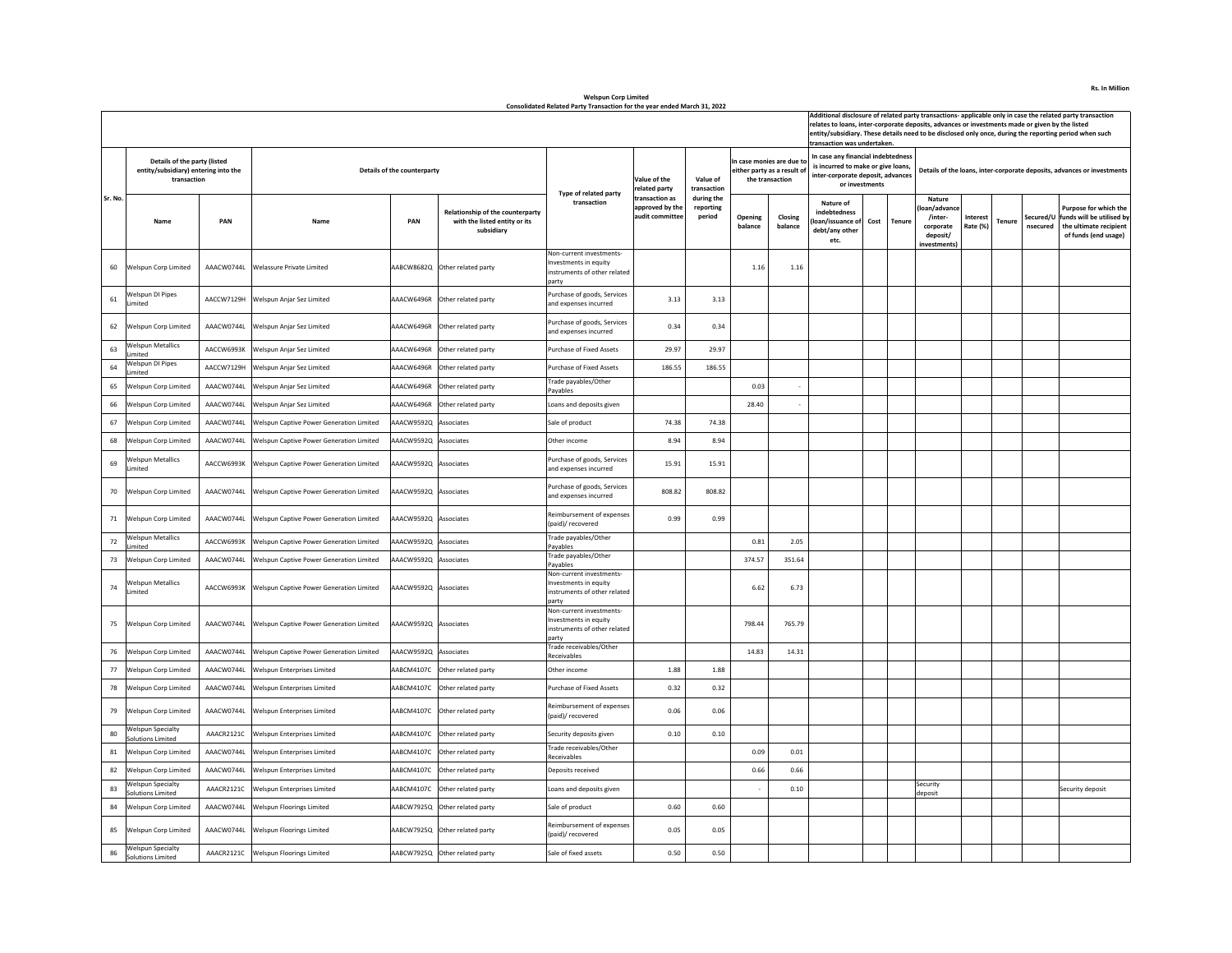|         |                                                                                     |            |                                                       |                             |                                                                                        |                                                                                            |                                                      |                                   |                    |                                                                             | transaction was undertaken.                                                                                                     |      |        | Additional disclosure of related party transactions- applicable only in case the related party transaction<br>relates to loans, inter-corporate deposits, advances or investments made or given by the listed<br>entity/subsidiary. These details need to be disclosed only once, during the reporting period when such |        |                       |                                                                                                      |  |
|---------|-------------------------------------------------------------------------------------|------------|-------------------------------------------------------|-----------------------------|----------------------------------------------------------------------------------------|--------------------------------------------------------------------------------------------|------------------------------------------------------|-----------------------------------|--------------------|-----------------------------------------------------------------------------|---------------------------------------------------------------------------------------------------------------------------------|------|--------|-------------------------------------------------------------------------------------------------------------------------------------------------------------------------------------------------------------------------------------------------------------------------------------------------------------------------|--------|-----------------------|------------------------------------------------------------------------------------------------------|--|
|         | Details of the party (listed<br>entity/subsidiary) entering into the<br>transaction |            |                                                       | Details of the counterparty |                                                                                        | Type of related party                                                                      | Value of the<br>elated party                         | Value of<br>transaction           |                    | In case monies are due to<br>either party as a result of<br>the transaction | In case any financial indebtedness<br>is incurred to make or give loans,<br>inter-corporate deposit, advances<br>or investments |      |        | Details of the loans, inter-corporate deposits, advances or investments                                                                                                                                                                                                                                                 |        |                       |                                                                                                      |  |
| Sr. No. | Name                                                                                | PAN        | Name                                                  | PAN                         | <b>Relationship of the counterparty</b><br>with the listed entity or its<br>subsidiary | transaction                                                                                | transaction as<br>approved by the<br>audit committee | during the<br>reporting<br>period | Opening<br>balance | Closing<br>balance                                                          | Nature of<br>indebtedness<br>loan/issuance of<br>debt/any other<br>etc.                                                         | Cost | Tenure | Nature<br>oan/advance<br>/inter-<br><b>Interest</b><br>Rate (%)<br>corporate<br>deposit/<br>investments)                                                                                                                                                                                                                | Tenure | Secured/U<br>nsecured | Purpose for which the<br>funds will be utilised by<br>the ultimate recipient<br>of funds (end usage) |  |
| 87      | Welspun Corp Limited                                                                | AAACW0744L | <b>Welspun Floorings Limited</b>                      | AABCW7925Q                  | Other related party                                                                    | <b>Trade receivables/Other</b><br>Receivables                                              |                                                      |                                   | 9.55               | 0.01                                                                        |                                                                                                                                 |      |        |                                                                                                                                                                                                                                                                                                                         |        |                       |                                                                                                      |  |
| 88      | <b>Welsoun Corp Limited</b>                                                         | AAACW0744L | <b>Nelspun Foundation For Health And</b><br>(nowledge | AAATW0866C                  | Other related party                                                                    | Purchase of goods, Services<br>and expenses incurred                                       | 60.85                                                | 60.85                             |                    |                                                                             |                                                                                                                                 |      |        |                                                                                                                                                                                                                                                                                                                         |        |                       |                                                                                                      |  |
| 89      | <b>Welspun Specialty</b><br><b>Solutions Limited</b>                                | AAACR2121C | Welspun Global Brands Limited                         |                             | AAACW5582G Other related party                                                         | Purchase of goods, Services<br>and expenses incurred                                       | 0.19                                                 | 0.19                              |                    |                                                                             |                                                                                                                                 |      |        |                                                                                                                                                                                                                                                                                                                         |        |                       |                                                                                                      |  |
| 90      | <b>Welspun Metallics</b><br>imited                                                  |            | AACCW6993K Welspun Global Brands Limited              |                             | AAACW5582G Other related party                                                         | Purchase of goods, Services<br>and expenses incurred                                       | 0.05                                                 | 0.05                              |                    |                                                                             |                                                                                                                                 |      |        |                                                                                                                                                                                                                                                                                                                         |        |                       |                                                                                                      |  |
| 91      | Welspun DI Pipes<br>Limited                                                         |            | AACCW7129H Welspun Global Brands Limited              |                             | AAACW5582G Other related party                                                         | Purchase of goods, Services<br>and expenses incurred                                       | 1.23                                                 | 1.23                              |                    |                                                                             |                                                                                                                                 |      |        |                                                                                                                                                                                                                                                                                                                         |        |                       |                                                                                                      |  |
| 92      | <b>Welspun Corp Limited</b>                                                         | AAACW0744L | Welspun Global Brands Limited                         |                             | AAACW5582G Other related party                                                         | Purchase of goods, Services<br>and expenses incurred                                       | 8.55                                                 | 8.55                              |                    |                                                                             |                                                                                                                                 |      |        |                                                                                                                                                                                                                                                                                                                         |        |                       |                                                                                                      |  |
| 93      | <b>Welspun Corp Limited</b>                                                         | AAACW0744L | Welspun Global Brands Limited                         |                             | AAACW5582G Other related party                                                         | Frade payables/Other<br>Payables                                                           |                                                      |                                   |                    | 0.06                                                                        |                                                                                                                                 |      |        |                                                                                                                                                                                                                                                                                                                         |        |                       |                                                                                                      |  |
| 94      | Welspun Corp Limited                                                                | AAACW0744L | Welspun Global Services Limited                       | AACCW8357P                  | Other related party                                                                    | Other income                                                                               | 0.95                                                 | 0.95                              |                    |                                                                             |                                                                                                                                 |      |        |                                                                                                                                                                                                                                                                                                                         |        |                       |                                                                                                      |  |
| 95      | <b>Welspun Tradings</b><br>Limited                                                  | AAKCS0328J | Welspun Global Services Limited                       | AACCW8357P                  | Other related party                                                                    | Purchase of goods, Services<br>and expenses incurred                                       | 1.44                                                 | 1.44                              |                    |                                                                             |                                                                                                                                 |      |        |                                                                                                                                                                                                                                                                                                                         |        |                       |                                                                                                      |  |
| 96      | Welspun Pipes Inc                                                                   | ZZZZZ9999Z | Welspun Global Services Limited                       | AACCW8357P                  | Other related party                                                                    | Purchase of goods, Services<br>and expenses incurred                                       | 0.58                                                 | 0.58                              |                    |                                                                             |                                                                                                                                 |      |        |                                                                                                                                                                                                                                                                                                                         |        |                       |                                                                                                      |  |
| 97      | <b>Welspun Specialty</b><br><b>Solutions Limited</b>                                | AAACR2121C | Welspun Global Services Limited                       | AACCW8357P                  | Other related party                                                                    | Purchase of goods, Services<br>and expenses incurred                                       | 0.70                                                 | 0.70                              |                    |                                                                             |                                                                                                                                 |      |        |                                                                                                                                                                                                                                                                                                                         |        |                       |                                                                                                      |  |
| 98      | <b>Welsoun DI Pipes</b><br>mited                                                    | AACCW7129H | Welspun Global Services Limited                       | AACCW8357P                  | Other related party                                                                    | Purchase of goods, Services<br>and expenses incurred                                       | 0.99                                                 | 0.99                              |                    |                                                                             |                                                                                                                                 |      |        |                                                                                                                                                                                                                                                                                                                         |        |                       |                                                                                                      |  |
| 99      | Welspun Corp Limited                                                                | AAACW0744L | Welspun Global Services Limited                       | AACCW8357P                  | Other related party                                                                    | Purchase of goods, Services<br>and expenses incurred                                       | 87.29                                                | 87.29                             |                    |                                                                             |                                                                                                                                 |      |        |                                                                                                                                                                                                                                                                                                                         |        |                       |                                                                                                      |  |
| 100     | Welspun Corp Limited                                                                | AAACW0744L | Welspun Global Services Limited                       | AACCW8357P                  | Other related party                                                                    | Reimbursement of expenses<br>(paid)/ recovered                                             | 0.07                                                 | 0.07                              |                    |                                                                             |                                                                                                                                 |      |        |                                                                                                                                                                                                                                                                                                                         |        |                       |                                                                                                      |  |
| 101     | <b>Welspun Tradings</b><br>Limited                                                  | AAKCS0328J | Welspun Global Services Limited                       | AACCW8357P                  | Other related party                                                                    | Trade payables/Other<br>Payables                                                           |                                                      |                                   |                    | 0.27                                                                        |                                                                                                                                 |      |        |                                                                                                                                                                                                                                                                                                                         |        |                       |                                                                                                      |  |
| 102     | Welspun DI Pipes<br>Limited                                                         | AACCW7129H | Welspun Global Services Limited                       | AACCW8357P                  | Other related party                                                                    | Trade payables/Other<br>Pavables                                                           |                                                      |                                   |                    | 0.07                                                                        |                                                                                                                                 |      |        |                                                                                                                                                                                                                                                                                                                         |        |                       |                                                                                                      |  |
|         | 103 Welspun Corp Limited                                                            | AAACW0744L | Welspun Global Services Limited                       | AACCW8357P                  | Other related party                                                                    | Frade payables/Other<br>Payables                                                           |                                                      |                                   |                    | 5.33                                                                        |                                                                                                                                 |      |        |                                                                                                                                                                                                                                                                                                                         |        |                       |                                                                                                      |  |
|         | 104 Welspun Corp Limited                                                            | AAACW0744L | Welspun Global Services Limited                       | AACCW8357P                  | Other related party                                                                    | Non-current investments-<br>Investments in equity<br>instruments of other related<br>party |                                                      |                                   | 0.02               | 0.02                                                                        |                                                                                                                                 |      |        |                                                                                                                                                                                                                                                                                                                         |        |                       |                                                                                                      |  |
| 105     | Welspun Corp Limited                                                                | AAACW0744L | Welspun Group Master Trust                            | AAATW3935E                  | Other related party                                                                    | Trade receivables/Other<br>Receivables                                                     |                                                      |                                   | 11.59              |                                                                             |                                                                                                                                 |      |        |                                                                                                                                                                                                                                                                                                                         |        |                       |                                                                                                      |  |
| 106     | Welspun Corp Limited                                                                | AAACW0744L | Welspun India Limited                                 | AAACW1259N                  | Other related party                                                                    | Reimbursement of expenses<br>paid                                                          | 14.42                                                | 14.42                             |                    |                                                                             |                                                                                                                                 |      |        |                                                                                                                                                                                                                                                                                                                         |        |                       |                                                                                                      |  |
| 107     | Welspun Corp Limited                                                                | AAACW0744L | Welspun India Limited                                 |                             | AAACW1259N Other related party                                                         | Loans, advances and<br>deposits repaid                                                     | <b>NA</b>                                            | 0.02                              |                    |                                                                             |                                                                                                                                 |      |        |                                                                                                                                                                                                                                                                                                                         |        |                       |                                                                                                      |  |
| 108     | <b>Welspun Tradings</b><br>imited                                                   | AAKCS0328J | Welspun India Limited                                 | AAACW1259N                  | Other related party                                                                    | Security deposits given                                                                    | 0.01                                                 | 0.01                              |                    |                                                                             |                                                                                                                                 |      |        |                                                                                                                                                                                                                                                                                                                         |        |                       |                                                                                                      |  |
| 109     | Welspun Corp Limited                                                                | AAACW0744L | Welspun India Limited                                 | AAACW1259N                  | Other related party                                                                    | Trade receivables/Other<br>Receivables                                                     |                                                      |                                   | 35.51              | 75.55                                                                       |                                                                                                                                 |      |        |                                                                                                                                                                                                                                                                                                                         |        |                       |                                                                                                      |  |
| 110     | <b>Welspun Tradings</b><br>imited                                                   | AAKCS0328J | Welspun India Limited                                 | AAACW1259N                  | Other related party                                                                    | <b>Trade payables/Other</b><br>Pavables                                                    |                                                      |                                   |                    | 0.01                                                                        |                                                                                                                                 |      |        |                                                                                                                                                                                                                                                                                                                         |        |                       |                                                                                                      |  |
| 111     | Anjar TMT Steel Private<br>Limited                                                  | AAVCA1438L | Welspun India Limited                                 | AAACW1259N                  | Other related party                                                                    | rade payables/Other<br>Payables                                                            |                                                      |                                   |                    | 0.02                                                                        |                                                                                                                                 |      |        |                                                                                                                                                                                                                                                                                                                         |        |                       |                                                                                                      |  |
| 112     | <b>Welspun Metallics</b><br>Limited                                                 | AACCW6993K | Welspun India Limited                                 |                             | AAACW1259N Other related party                                                         | Trade payables/Other<br>Payables                                                           |                                                      |                                   | 4.27               | 11.32                                                                       |                                                                                                                                 |      |        |                                                                                                                                                                                                                                                                                                                         |        |                       |                                                                                                      |  |
| $113\,$ | Welspun DI Pipes<br>I imited                                                        | AACCW7129H | Welspun India Limited                                 |                             | AAACW1259N Other related party                                                         | <b>Trade payables/Other</b><br>Pavables                                                    |                                                      |                                   | 1.72               | 0.09                                                                        |                                                                                                                                 |      |        |                                                                                                                                                                                                                                                                                                                         |        |                       |                                                                                                      |  |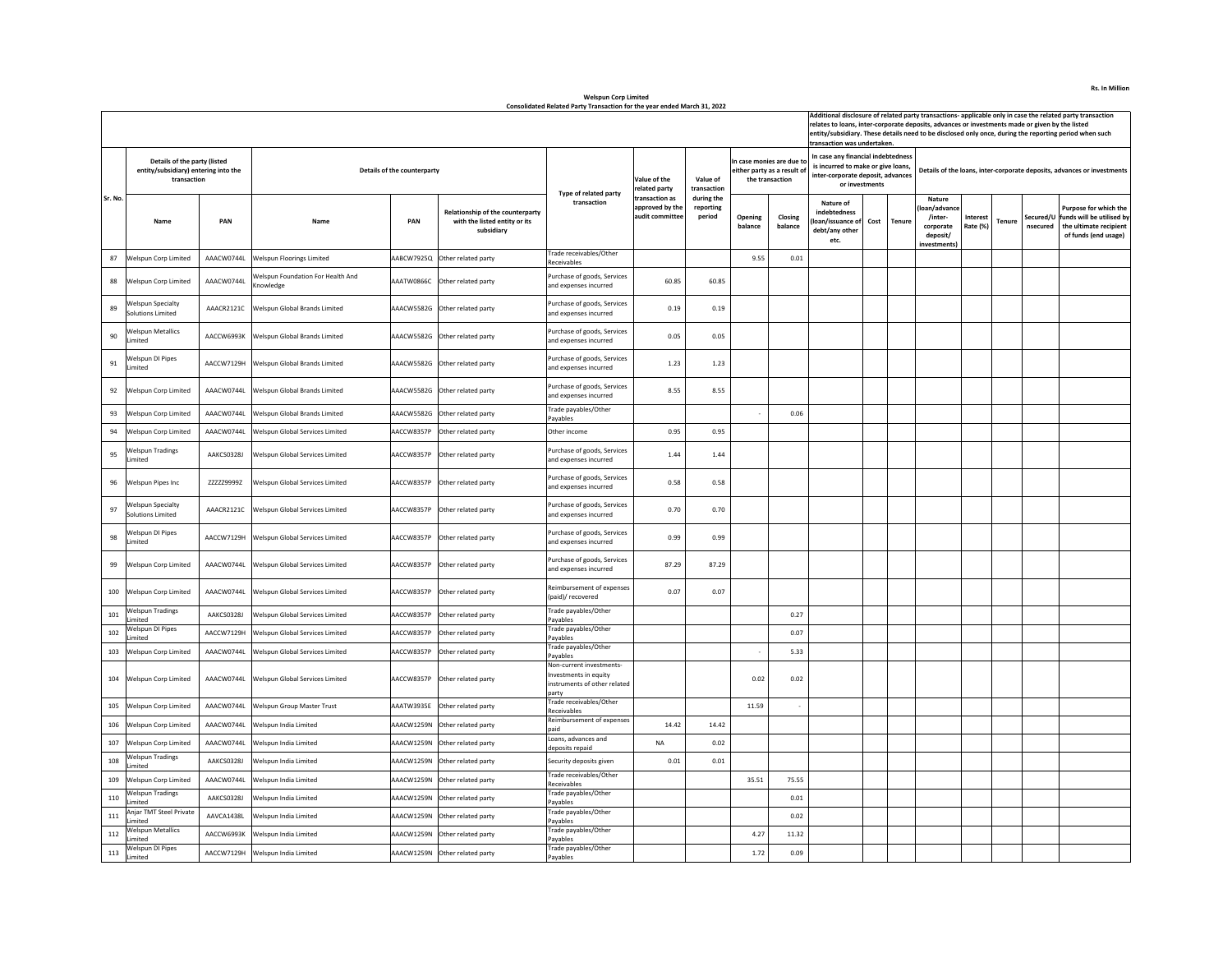|         |                                                                                     |            |                                                    |                             |                                                                                 |                                                      |                                                      |                                   |                    |                                                                            |                                                                                                                                 |      | Additional disclosure of related party transactions- applicable only in case the related party transaction<br>relates to loans, inter-corporate deposits, advances or investments made or given by the listed<br>entity/subsidiary. These details need to be disclosed only once, during the reporting period when such<br>transaction was undertaken. |                                                                                                                 |               |                       |                                                                                                      |  |  |  |  |
|---------|-------------------------------------------------------------------------------------|------------|----------------------------------------------------|-----------------------------|---------------------------------------------------------------------------------|------------------------------------------------------|------------------------------------------------------|-----------------------------------|--------------------|----------------------------------------------------------------------------|---------------------------------------------------------------------------------------------------------------------------------|------|--------------------------------------------------------------------------------------------------------------------------------------------------------------------------------------------------------------------------------------------------------------------------------------------------------------------------------------------------------|-----------------------------------------------------------------------------------------------------------------|---------------|-----------------------|------------------------------------------------------------------------------------------------------|--|--|--|--|
|         | Details of the party (listed<br>entity/subsidiary) entering into the<br>transaction |            |                                                    | Details of the counterparty |                                                                                 | Type of related party                                | Value of the<br>elated party                         | Value of<br>transaction           |                    | n case monies are due to<br>either party as a result of<br>the transaction | In case any financial indebtedness<br>is incurred to make or give loans,<br>inter-corporate deposit, advances<br>or investments |      |                                                                                                                                                                                                                                                                                                                                                        | Details of the loans, inter-corporate deposits, advances or investments                                         |               |                       |                                                                                                      |  |  |  |  |
| Sr. No. | Name                                                                                | PAN        | Name                                               | PAN                         | Relationship of the counterparty<br>with the listed entity or its<br>subsidiary | transaction                                          | transaction as<br>approved by the<br>audit committee | during the<br>reporting<br>period | Opening<br>balance | Closing<br>balance                                                         | Nature of<br>indebtedness<br>oan/issuance o<br>debt/any other<br>etc.                                                           | Cost | Tenure                                                                                                                                                                                                                                                                                                                                                 | <b>Nature</b><br>oan/advance<br>/inter-<br><b>Interest</b><br>corporate<br>Rate (%)<br>deposit/<br>investments! | <b>Tenure</b> | Secured/U<br>nsecured | Purpose for which the<br>funds will be utilised by<br>the ultimate recipient<br>of funds (end usage) |  |  |  |  |
| 114     | <b>Welspun Specialty</b><br><b>Solutions Limited</b>                                | AAACR2121C | Welspun India Limited                              | AAACW1259N                  | Other related party                                                             | rade advance received                                |                                                      |                                   |                    | 0.03                                                                       |                                                                                                                                 |      |                                                                                                                                                                                                                                                                                                                                                        |                                                                                                                 |               |                       |                                                                                                      |  |  |  |  |
| 115     | <b>Welspun Tradings</b><br>imited                                                   | AAKCS0328J | Welspun India Limited                              | AAACW1259N                  | Other related party                                                             | Loans and deposits given                             |                                                      |                                   |                    | 0.01                                                                       |                                                                                                                                 |      |                                                                                                                                                                                                                                                                                                                                                        |                                                                                                                 |               |                       |                                                                                                      |  |  |  |  |
| 116     | Welspun Corp Limited                                                                | AAACW0744L | Welspun India Limited                              | AAACW1259N                  | Other related party                                                             | Loans and deposits given                             |                                                      |                                   | 2.40               | 2.40                                                                       |                                                                                                                                 |      |                                                                                                                                                                                                                                                                                                                                                        | Security<br>deposit                                                                                             |               |                       | Security deposit                                                                                     |  |  |  |  |
| 117     | Welspun Corp Limited                                                                | AAACW0744L | Welspun India Limited                              | AAACW1259N                  | Other related party                                                             | Deposits received                                    |                                                      |                                   | 0.02               |                                                                            |                                                                                                                                 |      |                                                                                                                                                                                                                                                                                                                                                        |                                                                                                                 |               |                       |                                                                                                      |  |  |  |  |
| 118     | <b>Welspun Specialty</b><br><b>Solutions Limited</b>                                | AAACR2121C | Welspun India Limited                              | AAACW1259N                  | Other related party                                                             | Sale of product                                      | 1.10                                                 | 1.10                              |                    |                                                                            |                                                                                                                                 |      |                                                                                                                                                                                                                                                                                                                                                        |                                                                                                                 |               |                       |                                                                                                      |  |  |  |  |
| 119     | Welspun Corp Limited                                                                | AAACW0744L | Welspun India Limited                              |                             | AAACW1259N Other related party                                                  | Sale of product                                      | 330.29                                               | 330.29                            |                    |                                                                            |                                                                                                                                 |      |                                                                                                                                                                                                                                                                                                                                                        |                                                                                                                 |               |                       |                                                                                                      |  |  |  |  |
| 120     | <b>Welspun Metallics</b><br>imited                                                  | AACCW6993K | Welspun India Limited                              | AAACW1259N                  | Other related party                                                             | Other income                                         | 9.01                                                 | 9.01                              |                    |                                                                            |                                                                                                                                 |      |                                                                                                                                                                                                                                                                                                                                                        |                                                                                                                 |               |                       |                                                                                                      |  |  |  |  |
| 121     | Welspun Corp Limited                                                                | AAACW0744L | Welspun India Limited                              | AAACW1259N                  | Other related party                                                             | Other income                                         | 5.41                                                 | 5.41                              |                    |                                                                            |                                                                                                                                 |      |                                                                                                                                                                                                                                                                                                                                                        |                                                                                                                 |               |                       |                                                                                                      |  |  |  |  |
| 122     | Injar TMT Steel Private<br>imited                                                   | AAVCA1438L | Welspun India Limited                              |                             | AAACW1259N Other related party                                                  | Purchase of goods, Services<br>and expenses incurred | 0.03                                                 | 0.03                              |                    |                                                                            |                                                                                                                                 |      |                                                                                                                                                                                                                                                                                                                                                        |                                                                                                                 |               |                       |                                                                                                      |  |  |  |  |
| 123     | Welspun Specialty<br>Solutions Limited                                              | AAACR2121C | Welspun India Limited                              | AAACW1259N                  | Other related party                                                             | Purchase of goods, Services<br>and expenses incurred | 0.10                                                 | 0.10                              |                    |                                                                            |                                                                                                                                 |      |                                                                                                                                                                                                                                                                                                                                                        |                                                                                                                 |               |                       |                                                                                                      |  |  |  |  |
| 124     | <b>Welspun Metallics</b><br>Limited                                                 | AACCW6993K | Welspun India Limited                              |                             | AAACW1259N Other related party                                                  | Purchase of goods, Services<br>and expenses incurred | 15.39                                                | 15.39                             |                    |                                                                            |                                                                                                                                 |      |                                                                                                                                                                                                                                                                                                                                                        |                                                                                                                 |               |                       |                                                                                                      |  |  |  |  |
| 125     | <b>Welsoun DI Pipes</b><br>Limited                                                  | AACCW7129H | Welspun India Limited                              |                             | AAACW1259N Other related party                                                  | Purchase of goods, Services<br>and expenses incurred | 0.51                                                 | 0.51                              |                    |                                                                            |                                                                                                                                 |      |                                                                                                                                                                                                                                                                                                                                                        |                                                                                                                 |               |                       |                                                                                                      |  |  |  |  |
| 126     | Welspun Corp Limited                                                                |            | AAACW0744L Welspun India Limited                   |                             | AAACW1259N Other related party                                                  | Purchase of goods, Services<br>and expenses incurred | 84.15                                                | 84.15                             |                    |                                                                            |                                                                                                                                 |      |                                                                                                                                                                                                                                                                                                                                                        |                                                                                                                 |               |                       |                                                                                                      |  |  |  |  |
| 127     | <b>Welspun Tradings</b><br>imited                                                   | AAKCS0328J | Welspun India Limited                              |                             | AAACW1259N Other related party                                                  | Purchase of goods, Services<br>and expenses incurred | 0.04                                                 | 0.04                              |                    |                                                                            |                                                                                                                                 |      |                                                                                                                                                                                                                                                                                                                                                        |                                                                                                                 |               |                       |                                                                                                      |  |  |  |  |
| 128     | Welspun Corp Limited                                                                | AAACW0744L | Welspun Multiventures LLP                          | AACFW6209K                  | Other related party                                                             | Purchase of goods, Services<br>and expenses incurred | 0.21                                                 | 0.21                              |                    |                                                                            |                                                                                                                                 |      |                                                                                                                                                                                                                                                                                                                                                        |                                                                                                                 |               |                       |                                                                                                      |  |  |  |  |
| 129     | <b>Welspun Corp Limited</b>                                                         | AAACW0744L | Welspun Multiventures LLP                          | AACFW6209K                  | Other related party                                                             | Loans and deposits given                             |                                                      |                                   | 0.53               | 0.53                                                                       |                                                                                                                                 |      |                                                                                                                                                                                                                                                                                                                                                        | Security<br>deposit                                                                                             |               |                       | Security deposit                                                                                     |  |  |  |  |
| 130     | <b>Welspun Metallics</b><br>mited                                                   | AACCW6993K | Welspun Realty Private Limited                     | AAACW6988L                  | Other related party                                                             | Purchase of goods, Services<br>and expenses incurred | 0.72                                                 | 0.72                              |                    |                                                                            |                                                                                                                                 |      |                                                                                                                                                                                                                                                                                                                                                        |                                                                                                                 |               |                       |                                                                                                      |  |  |  |  |
| 131     | <b>Welspun DI Pipes</b><br>Limited                                                  | AACCW7129H | Welspun Realty Private Limited                     | AAACW6988L                  | Other related party                                                             | Purchase of goods, Services<br>and expenses incurred | 0.72                                                 | 0.72                              |                    |                                                                            |                                                                                                                                 |      |                                                                                                                                                                                                                                                                                                                                                        |                                                                                                                 |               |                       |                                                                                                      |  |  |  |  |
|         | 132 Welspun Corp Limited                                                            |            | AAACW0744L Welspun Realty Private Limited          | AAACW6988L                  | Other related party                                                             | Purchase of goods, Services<br>and expenses incurred | 53.37                                                | 53.37                             |                    |                                                                            |                                                                                                                                 |      |                                                                                                                                                                                                                                                                                                                                                        |                                                                                                                 |               |                       |                                                                                                      |  |  |  |  |
| 133     | <b>Welspun Tradings</b><br>I imited                                                 | AAKCS0328J | Welspun Realty Private Limited                     | AAACW6988L                  | Other related party                                                             | Purchase of goods, Services<br>and expenses incurred | 3.07                                                 | 3.07                              |                    |                                                                            |                                                                                                                                 |      |                                                                                                                                                                                                                                                                                                                                                        |                                                                                                                 |               |                       |                                                                                                      |  |  |  |  |
| 134     | Welspun Corp Limited                                                                | AAACW0744L | Welspun Realty Private Limited                     | AAACW6988L                  | Other related party                                                             | Loans and deposit received<br>back                   | NA                                                   | 22.62                             |                    |                                                                            |                                                                                                                                 |      |                                                                                                                                                                                                                                                                                                                                                        |                                                                                                                 |               |                       |                                                                                                      |  |  |  |  |
|         | 135 Welsoun Corp Limited                                                            | AAACW0744L | Welspun Realty Private Limited                     | AAACW6988L                  | Other related party                                                             | Loans and deposits given                             |                                                      |                                   | 101.43             | 90.91                                                                      |                                                                                                                                 |      |                                                                                                                                                                                                                                                                                                                                                        | Security<br>deposit                                                                                             |               |                       | Security deposit                                                                                     |  |  |  |  |
| 136     | Welspun Specialty<br><b>Solutions Limited</b>                                       | AAACR2121C | Welspun Steel Limited (Non- Steel Business)        | AAACW5308G                  | Other related party                                                             | Borrowings                                           |                                                      |                                   | 437.20             | 492.50                                                                     |                                                                                                                                 |      |                                                                                                                                                                                                                                                                                                                                                        | 6.50%                                                                                                           |               | Unsecured             | General corporate<br>purpose                                                                         |  |  |  |  |
| 137     | <b>Welspun Specialty</b><br><b>Solutions Limited</b>                                | AAACR2121C | Welspun Steel Limited (Non-Steel Business)         | AACW5308G                   | Other related party                                                             | Trade payables/Other<br>Payables                     |                                                      |                                   | 67.00              | 95.80                                                                      |                                                                                                                                 |      |                                                                                                                                                                                                                                                                                                                                                        |                                                                                                                 |               |                       |                                                                                                      |  |  |  |  |
| 138     | Welspun Corp Limited                                                                | AAACW0744L | Velspun Steel Limited (Non- Steel Business)        | AACW5308G                   | Other related party                                                             | Other Receivable                                     |                                                      |                                   |                    | 1.57                                                                       |                                                                                                                                 |      |                                                                                                                                                                                                                                                                                                                                                        |                                                                                                                 |               |                       |                                                                                                      |  |  |  |  |
| 139     | <b>Welspun Specialty</b><br><b>Solutions Limited</b>                                | AAACR2121C | Welspun Steel Limited (Non-Steel Business)         | AAACW5308G                  | Other related party                                                             | Equity Component of<br>borrowing                     |                                                      |                                   | 55.30              | $\overline{\phantom{a}}$                                                   |                                                                                                                                 |      |                                                                                                                                                                                                                                                                                                                                                        |                                                                                                                 |               |                       |                                                                                                      |  |  |  |  |
|         | 140 Welspun Corp Limited                                                            |            | AAACW0744L Welspun Steel Resources Private Limited |                             | AAACW8515H Other related party                                                  | Purchase of goods, Services<br>and expenses incurred | 10.74                                                | 10.74                             |                    |                                                                            |                                                                                                                                 |      |                                                                                                                                                                                                                                                                                                                                                        |                                                                                                                 |               |                       |                                                                                                      |  |  |  |  |